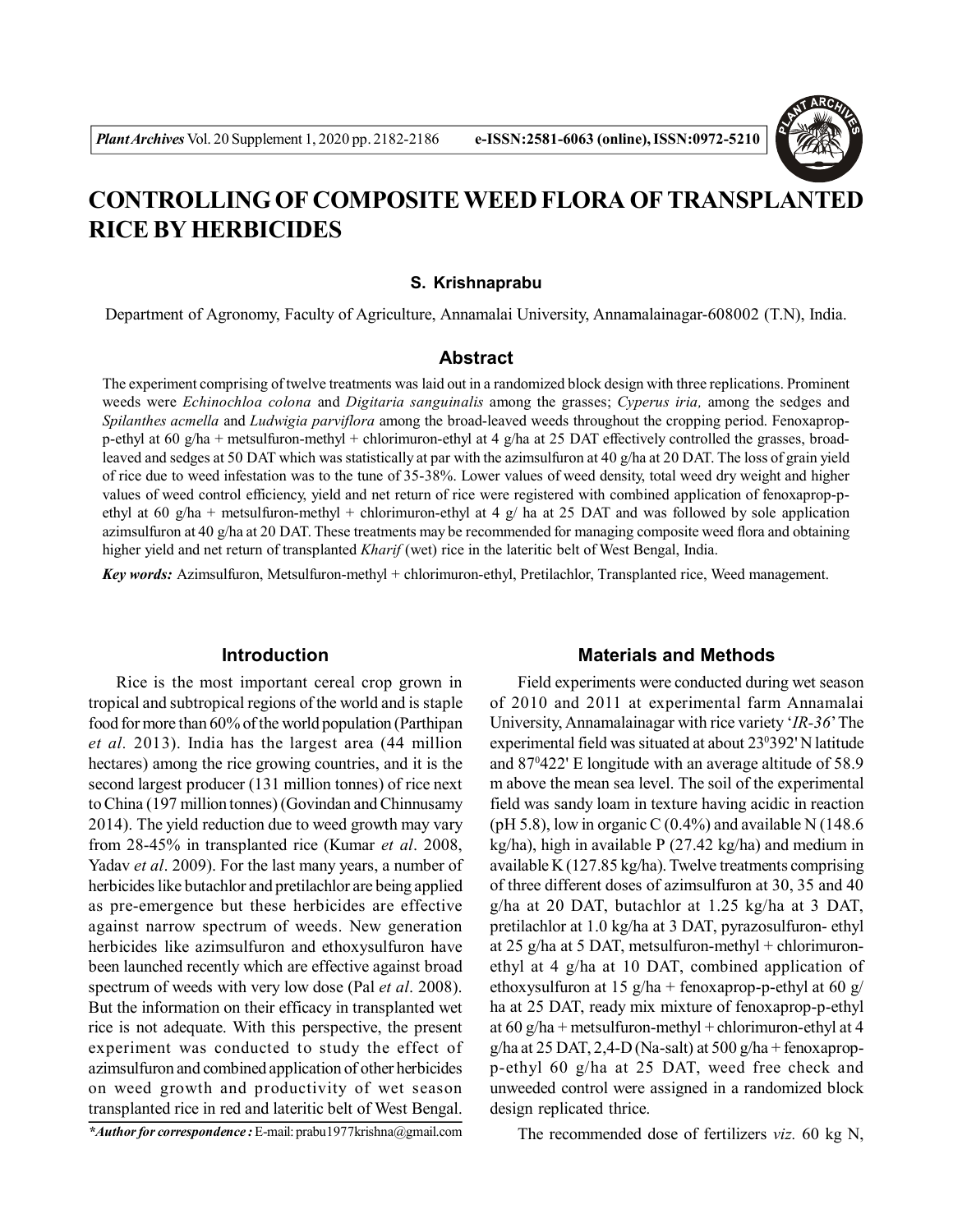|                                                   | Weed density $(g/m2)$ |              |        |                     |        |        |              |         |  |  |  |
|---------------------------------------------------|-----------------------|--------------|--------|---------------------|--------|--------|--------------|---------|--|--|--|
| <b>Treatment</b>                                  |                       | <b>Grass</b> |        | <b>Board-leaved</b> | Sedge  |        | <b>Total</b> |         |  |  |  |
|                                                   |                       | 2011         | 2010   | 2011                | 2010   | 2011   | 2010         | 2011    |  |  |  |
| Azimsulfuron 30 g/ha at 20 DAT                    | 3.96                  | 4.04         | 7.06   | 7.49                | 4.64   | 4.81   | 9.30         | 9.74    |  |  |  |
|                                                   | (15.3)                | (16.0)       | (49.7) | (55.7)              | (21.0) | (22.7) | (86.0)       | (94.3)  |  |  |  |
| Azimsulfuron 35 g/ha at 20 DAT                    | 3.69                  | 3.94         | 6.03   | 5.99                | 2.48   | 2.35   | 7.46         | 7.47    |  |  |  |
|                                                   | (13.3)                | (15.0)       | (36.3) | (35.3)              | (5.7)  | (5.0)  | (55.3)       | (55.3)  |  |  |  |
| Azimsulfuron 40 g/ha at 20 DAT                    | 2.97                  | 3.23         | 5.11   | 4.02                | 0.71   | 1.35   | 5.87         | 5.24    |  |  |  |
|                                                   | (8.3)                 | (10.0)       | (25.7) | (15.7)              | (0)    | (1.3)  | (34.0)       | (27.0)  |  |  |  |
| Butachlor 1.25 kg/ha at 3 DAT                     | 3.94                  | 4.29         | 6.91   | 7.49                | 5.26   | 5.55   | 9.51         | 10.22   |  |  |  |
|                                                   | (15.3)                | (18.0)       | (47.3) | (55.7)              | (27.3) | (30.3) | (90.0)       | (104.0) |  |  |  |
| Pretilachlor 1.0 kg/ha at 3 DAT                   | 3.95                  | 4.17         | 6.96   | 7.22                | 5.24   | 5.31   | 9.55         | 9.86    |  |  |  |
|                                                   | (15.7)                | (17.3)       | (48.0) | (51.7)              | (27.0) | (27.7) | (90.7)       | (96.7)  |  |  |  |
| Pyrazosulfuron-ethyl 25 g/ha at 5 DAT             | 3.92                  | 4.17         | 6.92   | 7.20                | 4.97   | 5.18   | 9.33         | 9.76    |  |  |  |
|                                                   | (15.0)                | (17.0)       | (47.7) | (51.3)              | (24.3) | (26.3) | (87.0)       | (94.7)  |  |  |  |
| Metsulfuron-methyl + chlorimuron-ethyl            | 3.79                  | 3.57         | 6.18   | 6.04                | 3.81   | 3.54   | 8.13         | 7.80    |  |  |  |
| 4 g/ha at 10 DAT                                  | (14.0)                | (12.3)       | (37.7) | (36.0)              | (14.0) | (12.0) | (65.7)       | (60.3)  |  |  |  |
| Ethoxysulfuron 15 $g/ha$ + fenoxaprop-p-ethyl     | 2.90                  | 3.22         | 5.04   | 4.45                | 4.12   | 3.85   | 7.07         | 6.65    |  |  |  |
| 60 g/ha at 25 DAT                                 | (8.0)                 | (10.0)       | (25.0) | (19.3)              | (16.7) | (14.3) | (49.7)       | (43.7)  |  |  |  |
| Fenoxaprop-p-ethyl 60 $g/ha$ + metsulfuron-methyl | 2.26                  | 2.86         | 4.54   | 3.89                | 2.96   | 2.74   | 5.82         | 5.46    |  |  |  |
| + chlorimuron-ethyl 4 g/ha at 25 DAT              | (4.67)                | (7.7)        | (21.3) | (14.7)              | (8.3)  | (7.0)  | (34.3)       | (29.3)  |  |  |  |
| 2,4-D (Na-salt) 500 g/ha + fenoxaprop-p-ethyl     | 3.84                  | 3.89         | 5.59   | 5.18                | 4.18   | 4.06   | 7.95         | 7.60    |  |  |  |
| 60 g/ha at 25 DAT                                 | (14.7)                | (15.0)       | (31.3) | (26.3)              | (17.0) | (16.0) | (63.0)       | (57.3)  |  |  |  |
| Weed free                                         | 0.71                  | 0.71         | 0.71   | 0.71                | 0.71   | 0.71   | 0.71         | 0.71    |  |  |  |
|                                                   | (0)                   | (0)          | (0)    | (0)                 | (0)    | (0)    | (0)          | (0)     |  |  |  |
| Unweeded control                                  | 4.94                  | 5.41         | 8.43   | 8.93                | 7.77   | 7.60   | 12.47        | 12.89   |  |  |  |
|                                                   | (24.0)                | (29.0)       | (71.0) | (79.3)              | (60.0) | (57.3) | (155.0)      | (165.7) |  |  |  |
| $LSD(P=0.05)$                                     | 0.85                  | 0.78         | 1.18   | 1.09                | 0.58   | 0.65   | 0.93         | 0.86    |  |  |  |

**Table 1:** Effect of treatments on density of weeds in transplanted rice at 50 DAT.

Figures in parentheses are the original values. The data was transformed to SQRT  $\sqrt{x+0.5}$  before analysis.

30 kg P<sub>2</sub>O5 and 30 kg K<sub>2</sub>O /ha were applied through urea, 10:26:26, respectively. One third quantity of nitrogen and full amount of phosphorus and potassium were applied in each plot as basal during the final land preparation. Rest two third quantity of N was applied in two splits as top dressing *i.e.* one third of nitrogen was top dressed at 25 DAT and rest one third of nitrogen was top dressed at 45 DAT. All the herbicides alone or in combination were





applied uniformly in the experimental plots with the help of knapsack sprayer fitted with flat fan nozzle using a spray volume of 500 l/ha. All the recommended agronomic and plant protection measures were adopted to raise the crop. The data on weed density and dry weight were recorded at different growth stages of rice crop. These were subjected to square root transformation to normalize their distribution. Weed control efficiency  $(\%)$  was

computed using the dry weight of weeds. Grain yield of rice along with other yield-attributing characters like number of panicles/m<sup>2</sup>, grains/ panicle were recorded at harvest.

## **Results and Discussion**

Major weed flora of the experimental field comprised of grasses *(Echinochloa colona, Digitaria sanguinalis),* sedges (*Cyperus iria, Fimbristylis miliacea*) and broad-leaved (*Spilanthes acmella, Sphenoclea zeylanica, Ludwigia parviflora*) during both the years. Besides these, *Lindernia ciliata, Alternanthera sessilis* were also observed as major weeds during 2011.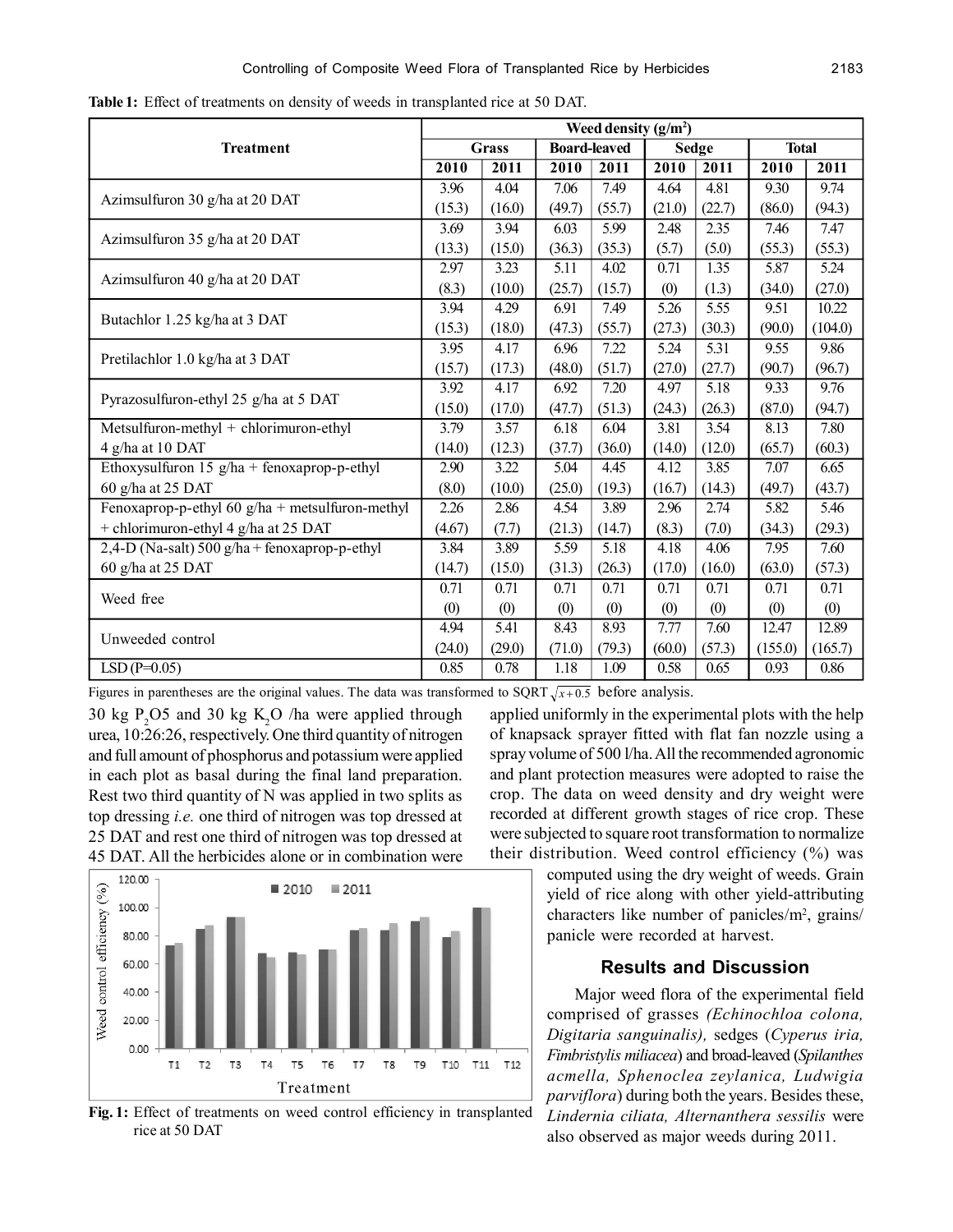|                                                   | Weed weight $(g/m2)$ |              |                     |         |              |         |              |         |  |  |  |
|---------------------------------------------------|----------------------|--------------|---------------------|---------|--------------|---------|--------------|---------|--|--|--|
| <b>Treatment</b>                                  |                      | <b>Grass</b> | <b>Board-leaved</b> |         | <b>Sedge</b> |         | <b>Total</b> |         |  |  |  |
|                                                   |                      | 2011         | 2010                | 2011    | 2010         | 2011    | 2010         | 2011    |  |  |  |
| Azimsulfuron 30 g/ha at 20 DAT                    | 3.06                 | 2.59         | 3.22                | 3.50    | 2.55         | 2.63    | 5.04         | 5.00    |  |  |  |
|                                                   | (8.97)               | (6.36)       | (9.84)              | (11.74) | (6.04)       | (6.43)  | (24.86)      | (24.53) |  |  |  |
| Azimsulfuron 35 g/ha at 20 DAT                    | 2.59                 | 2.18         | 2.58                | 2.57    | 1.48         | 1.45    | 3.82         | 3.53    |  |  |  |
|                                                   | (6.27)               | (4.27)       | (6.15)              | (6.09)  | (1.71)       | (1.59)  | (14.13)      | (1195)  |  |  |  |
| Azimsulfuron 40 g/ha at 20 DAT                    | 1.85                 | 1.79         | 1.93                | 1.75    | 0.71         | 1.25    | 2.58         | 2.62    |  |  |  |
|                                                   | (2.93)               | (2.72)       | (3.23)              | (2.57)  | (0)          | (1.06)  | (6.16)       | (6.34)  |  |  |  |
| Butachlor 1.25 kg/ha at 3 DAT                     | 3.18                 | 3.24         | 3.55                | 3.99    | 2.79         | 2.94    | 5.43         | 5.84    |  |  |  |
|                                                   | (9.75)               | (10.08)      | (12.13)             | (15.45) | (7.46)       | (8.12)  | (29.34)      | (33.65) |  |  |  |
| Pretilachlor 1.0 kg/ha at 3 DAT                   | 3.07                 | 3.12         | 3.62                | 3.91    | 2.80         | 2.86    | 5.42         | 5.68    |  |  |  |
|                                                   | (8.95)               | (9.29)       | (12.60)             | (14.77) | (7.37)       | (7.67)  | (28.92)      | (31.73) |  |  |  |
| Pyrazosulfuron-ethyl 25 g/ha at 5 DAT             | 3.12                 | 3.04         | 3.44                | 3.61    | 2.70         | 2.83    | 5.27         | 5.42    |  |  |  |
|                                                   | (9.24)               | (8.88)       | (11.32)             | (12.53) | (6.86)       | (7.51)  | (27.43)      | (28.92) |  |  |  |
| Metsulfuron-methyl + chlorimuron-ethyl 4 $g/ha$   | 2.15                 | 2.22         | 2.65                | 2.61    | 2.05         | 1.92    | 3.87         | 3.81    |  |  |  |
| at 10 DAT                                         | (4.16)               | (4.49)       | (6.50)              | (6.32)  | (3.83)       | (3.17)  | (14.48)      | (13.98) |  |  |  |
| Ethoxysulfuron $15$ g/ha + fenoxaprop-p-ethyl     | 2.38                 | 1.91         | 2.21                | 2.10    | 2.27         | 2.11    | 3.83         | 3.39    |  |  |  |
| 60 g/ha at 25 DAT                                 | (5.17)               | (3.15)       | (4.38)              | (3.91)  | (4.67)       | (3.95)  | (14.22)      | (11.01) |  |  |  |
| Fenoxaprop-p-ethyl 60 $g/ha$ + metsulfuron-methyl | 2.05                 | 1.69         | 1.85                | 1.65    | 1.63         | 1.53    | 3.05         | 2.64    |  |  |  |
| + chlorimuron-ethyl 4 g/ha at 25 DAT              | (3.70)               | (2.37)       | (2.92)              | (2.23)  | (2.22)       | (1.85)  | (8.84)       | (6.44)  |  |  |  |
| 2,4-D (Na-salt) 500 g/ha + fenoxaprop-p-ethyl     | 2.87                 | 2.43         | 2.67                | 2.46    | 2.37         | 2.31    | 4.47         | 4.04    |  |  |  |
| 60 g/ha at 25 DAT                                 | (7.76)               | (5.42)       | (6.63)              | (5.55)  | (5.14)       | (4.86)  | (19.53)      | (15.83) |  |  |  |
| Weed free                                         | 0.71                 | 0.71         | 0.71                | 0.71    | 0.71         | 0.71    | 0.71         | 0.71    |  |  |  |
|                                                   | (0)                  | (0)          | (0)                 | (0)     | (0)          | (0)     | (0)          | (0)     |  |  |  |
| Unweeded control                                  | 4.05                 | 4.29         | 7.32                | 7.59    | 4.74         | 4.71    | 9.59         | 9.88    |  |  |  |
|                                                   | (16.21)              | (18.21)      | (53.09)             | (57.16) | (22.39)      | (21.72) | (91.68)      | (97.09) |  |  |  |
| $LSD(P=0.05)$                                     | 0.51                 | 0.50         | 0.68                | 0.56    | 0.54         | 0.60    | 0.56         | 0.56    |  |  |  |
|                                                   | 2010                 | 2011         | 2010                | 2011    | 2010         | 2011    | 2010         | 2011    |  |  |  |

**Table 2:** Effect of treatments on dry weight of weeds in transplanted rice at 50 DAT.

Figures in parentheses are the original values. The data was transformed to SQRT  $\sqrt{x+0.5}$  before analysis.

The lowest density as well as dry weight of grasses, sedges, broad-leaved and total weeds was recorded in weed free treatment during both the years. Fenoxapropp-ethyl 60 g/ha + metsulfuron- methyl + chlorimuron-ethyl 4 g/ha at 25 DAT significantly reduced the number and dry weight of grasses at 50 DAT which was statistically at par with the azimsulfuron 40 g/ha at 20 DAT and ethoxysulfuron 15 g/ha + fenoxaprop-p-ethyl 60 g/ha at 25 DAT during both the years. Among all the herbicides





fenoxaprop-p-ethyl 60  $g/ha$  + metsulfuron-methyl + chlorimuron-ethyl 4 g/ha at 25 DAT registered the lowest number of broad-leaved weeds in both the years 50 DAT which was at par with azimsulfuron 40 g/ha at 20 DAT (Table 1). Similar trend was observed in case of dry weight of broad-leaved weeds. Application of azimsulfuron at 40 g/ha at 20 DAT effectively controlled the sedges and recorded the lowest number as well as dry weight at 50 DAT but it was statistically at par with

> fenoxaprop-p-ethyl 60 g/ha + metsulfuron-methyl + chlorimuron-ethyl 4 g/ha at 25 DAT. During both the years of 2010 and 2011, combined application of fenoxaprop-p-ethyl 60 g/ha + metsulfuron-methyl + chlorimuron-ethyl 4 g/ha at 25 DAT registered the lower number and dry weight of total weeds which was statistically at par with sole application of azimsulfuron 40 g/ha at 20 DAT (Table 2). Among the herbicidal treatments, azimsulfuron 40 g/ha at 20 DAT registered the highest weed control efficiency (93.28 and 93.47%) at 50 DAT but was very close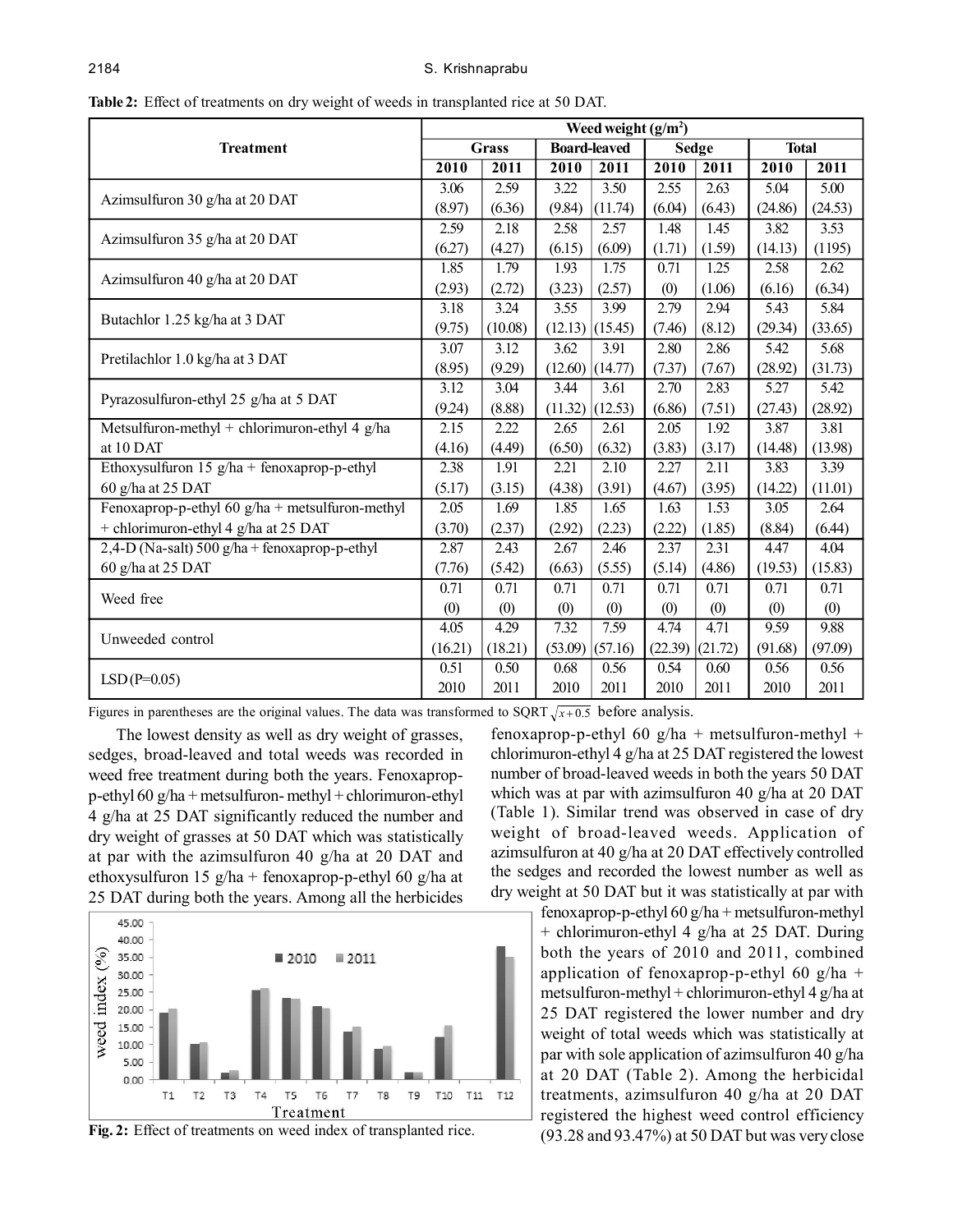|                                          |                | No. of |           | No. of |        | <b>Test</b> |        | <b>Grain</b> |                               | <b>Net</b> |       | B:C  |  |
|------------------------------------------|----------------|--------|-----------|--------|--------|-------------|--------|--------------|-------------------------------|------------|-------|------|--|
| <b>Treatment</b>                         | panicles/      |        | grain/    |        | weight |             | yield  |              | return                        |            | ratio |      |  |
|                                          | m <sup>2</sup> |        | panicles  |        | (g)    |             | (t/ha) |              | $(\times 10$ <sub>/ha</sub> ) |            |       |      |  |
|                                          | 2010           | 2011   | 2010 2011 |        | 2010   | 2011        | 2010   | 2011         | 2010                          | 2011       | 2010  | 2011 |  |
| Azimsulfuron 30 g/ha at 20 DAT           | 393            | 419    | 64        | 70     | 23.4   | 22.9        | 4.19   | 4.35         | 25.89                         | 26.15      | 1.24  | 1.17 |  |
| Azimsulfuron 35 g/ha at 20 DAT           | 424            | 448    | 68        | 74     | 23.5   | 23.0        | 4.66   | 4.88         | 30.65                         | 31.46      | 1.46  | 1.40 |  |
| Azimsulfuron 40 g/ha at 20 DAT           | 472            | 501    | 77        | 84     | 24.0   | 24.2        | 5.09   | 5.32         | 35.22                         | 36.06      | 1.66  | 1.59 |  |
| Butachlor 1.25 kg/ha at 3 DAT            | 358            | 365    | 64        | 67     | 23.3   | 22.8        | 3.85   | 4.04         | 23.34                         | 23.61      | 1.16  | 1.10 |  |
| Pretilachlor 1.0 kg/ha at 3 DAT          | 370            | 373    | 64        | 68     | 23.7   | 23.3        | 3.97   | 4.20         | 24.09                         | 24.89      | 1.18  | 1.14 |  |
| Pyrazosulfuron-ethyl 25 g/ha at 5 DAT    | 381            | 393    | 66        | 69     | 23.8   | 23.3        | 4.10   | 4.34         | 25.84                         | 26.68      | 1.28  | 1.24 |  |
| Metsulfuron-methyl + chlorimuron-        | 407            | 418    | 69        | 77     | 23.5   | 23.1        | 4.47   | 4.64         | 29.98                         | 30.08      | 1.50  | 1.40 |  |
| ethyl 4 g/ha at 10 DAT                   |                |        |           |        |        |             |        |              |                               |            |       |      |  |
| Ethoxysulfuron $15$ g/ha + fenoxaprop-   | 431            | 468    | 74        | 80     | 23.7   | 23.2        | 4.73   | 4.94         | 31.93                         | 32.46      | 1.54  | 1.46 |  |
| p-ethyl 60 g/ha at 25 DAT                |                |        |           |        |        |             |        |              |                               |            |       |      |  |
| Fenoxaprop-p-ethyl 60 $g/ha$ +           |                |        |           |        |        |             |        |              |                               |            |       |      |  |
| $metsulfuron-methyl + chlorimuron-$      | 489            | 507    | 76        | 82     | 23.9   | 23.7        | 5.08   | 5.35         | 35.32                         | 36.55      | 1.69  | 1.63 |  |
| ethyl 4 g/ha at 25 DAT                   |                |        |           |        |        |             |        |              |                               |            |       |      |  |
| 2,4-D (Na-salt) $500$ g/ha + fenoxaprop- | 415            | 442    | 72        | 77     | 23.3   | 22.9        | 4.55   | 4.61         | 30.17                         | 29.36      | 1.48  | 1.35 |  |
| p-ethyl 60 g/ha at 25 DAT                |                |        |           |        |        |             |        |              |                               |            |       |      |  |
| Weed free                                | 492            | 513    | 79        | 86     | 24.0   | 24.2        | 5.19   | 5.46         | 34.33                         | 35.06      | 1.47  | 1.38 |  |
| Unweeded control                         | 277            | 305    | 57        | 61     | 22.4   | 21.9        | 3.21   | 3.53         | 17.03                         | 19.03      | 0.88  | 0.91 |  |
| $LSD(P=0.05)$                            | 68.3           | 57.5   | 8.3       | 10.1   | 0.84   | 0.73        | 0.63   | 0.47         |                               |            |       |      |  |

**Table 3:** Effect of treatments on yield attributes, yield and economics of transplanted rice.

(90.36 and 93.36%) to fenoxaprop-p-ethyl 60 g/ha + metsulfuron-methyl + chlorimuron-ethyl (Almix)  $4 \frac{g}{h}$  ha at 25 DAT (Fig 1). The lower value of weed index was recorded with application of fenoxaprop-p-ethyl 60 g/ha + metsulfuron-methyl + chlorimuron-ethyl 4 g/ha at 25 DAT and azimsulfuron 40 g/ha at 20 DAT (Fig 2). Similar results were reported by Pinna *et al.* (2007), Yadav *et al.* (2008) and Jayadeva *et al.* (2009).

#### **Effect on crop**

Weed free treatment recorded the highest number of panicles/m<sup>2</sup> and number of grains/panicle. Among the herbicidal treatments the highest number of panicles/m<sup>2</sup> and number of grains/panicle were recorded in the treatment with application of fenoxaprop-p-ethyl 60 g/ha + metsulfuron-methyl + chlorimuron-ethyl 4 g/ha at 25 DAT which was statistically at par with azimsulfuron 40 g/ha at 20 DAT. Similarly, the highest test weight was registered with azimsulfuron 40 g/ha at 20 DAT which was statistically at par with fenoxaprop-p-ethyl 60 g/ha + metsulfuron-methyl + chlorimuron-ethyl 4 g/ha. Yield reduction due to weed competition in transplanted *Kharif* rice was to the extent of 35-38%. Similar yield reduction in wet season rice due to weed competition in the lateritic belt of West Bengal was also reported by Duary (2014) and Teja *et al.* (2015). During both the years the highest grain yield was recorded under the weed free treatment but it was statistically at par with fenoxaprop-p-ethyl at 60 g/ha + metsulfuron- methyl + chlorimuron-ethyl at 4

g/ha at 25 DAT and azimsulfuron at 40 g/ha at 20 DAT (Table 3). The results were in conformity with the findings of Jayadeva *et al.* (2009). Combined application of fenoxaprop-p-ethyl 60  $g/ha$  + metsulfuron-methyl + chlorimuron-ethyl 4 g/ha at 25 DAT recorded the highest values of net return and benefit-cost ratio which was closely followed by azimsulfuron at 40 g/ ha at 20 DAT (Table 3). It was concluded that combined application of fenoxaprop-p-ethyl 60  $g/ha$  + metsulfuron-methyl + chlorimuron-ethyl 4 g/ha at 25 DAT or sole application of azimsulfuron at 40 g/ha at 20 DAT may be recommended for managing composite weed flora and obtaining higher yield and net return of transplanted *Kharif* (wet) rice in the lateritic belt of West Bengal.

#### **References**

- Duary, B. (2014). Efficacy of imazosulfuron on weed flora and productivity of wet season transplanted rice in West Bengal. *International Journal of Bioresource Science* ., **1(1):** 1-6.
- Govindan, R. and C. Chinnusamy (2014). Tillage, crop establishment and weed management in rice under conservation agriculture system. *Indian Journal of Weed Science.,* **46(2):** 117-122.
- Jayadeva, H.M., S.T. Bhairappanavar, P.R. Somashekharappa and B.R. Rangaswamy (2009). Efficacy of azimsulfuron for weed control in transplanted rice. *Indian Journal of Weed Science* ., **41(3&4):** 172-175
- Kumar, S., N.N. Angiras, S.S. Rana and N. Sharma (2008).